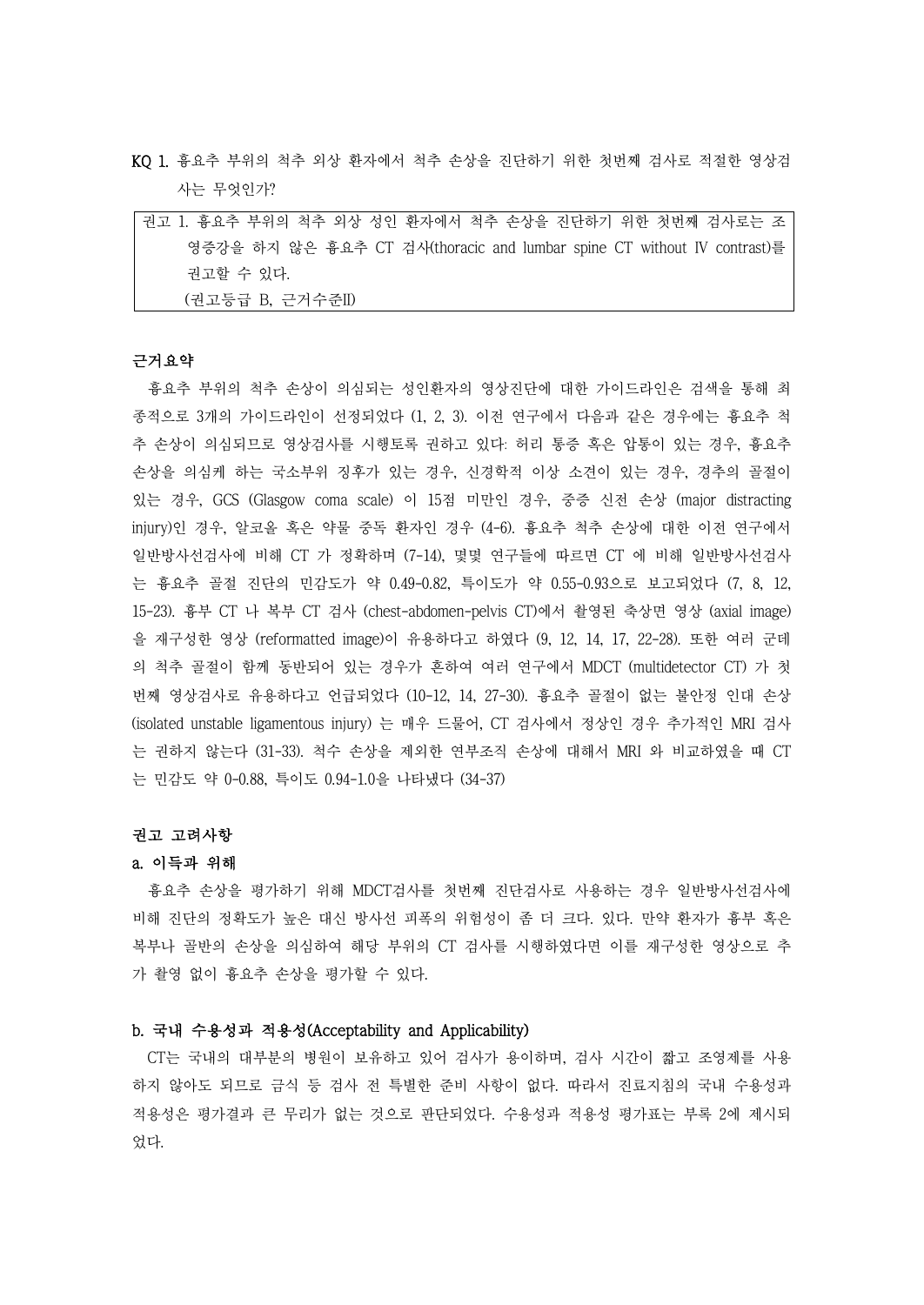### c. 검사별 방사선량

일반방사선검사  $\left(\begin{matrix} \bullet & \bullet \\ \bullet & \bullet \end{matrix}\right)$ 척추CT(조영증강 없음) AA AA 척추MRI 0

# 참고문헌

- 1. ACR Appropriateness Criteria Myelopathy
- 2. ACR Appropriateness Criteria; suspected spine trauma
- 3. Spinal injury: assessment and initial management
- 4. Chang CH, Holmes JF, Mower WR, Panacek EA. Distracting injuries in patients with vert ebral injuries. J Emerg Med. 2005;28(2):147-152.
- 5. Dai LY, Yao WF, Cui YM, Zhou Q. Thoracolumbar fractures in patients with multiple inj uries: diagnosis and treatment-a review of 147 cases. J Trauma. 2004;56(2):348-355.
- 6. Hsu JM, Joseph T, Ellis AM. Thoracolumbar fracture in blunt trauma patients: guidelines for diagnosis and imaging. Injury. 2003;34(6):426-433.
- 7. Brown CV, Antevil JL, Sise MJ, Sack DI. Spiral computed tomography for the diagnosis o f cervical, thoracic, and lumbar spine fractures: its time has come. J Trauma. 2005;58( 5):890-895; discussion 895-896.
- 8. Berry GE, Adams S, Harris MB, et al. Are plain radiographs of the spine necessary duri ng evaluation after blunt trauma? Accuracy of screening torso computed tomography in thoracic/lumbar spine fracture diagnosis. J Trauma. 2005;59(6):1410-1413
- 9. Brandt MM, Wahl WL, Yeom K, Kazerooni E, Wang SC. Computed tomographic scanning reduces cost and time of complete spine evaluation. J Trauma. 2004;56(5):1022-1026; dis cussion 1026-1028.
- 10. Herzog C, Ahle H, Mack MG, et al. Traumatic injuries of the pelvis and thoracic and l umbar spine: does thin slice multidetector-row CT increase diagnostic accuracy? Eur Ra diol. 2004;14(10):1751-1760.
- 11. Lucey BC, Stuhlfaut JW, Hochberg AR, Varghese JC, Soto JA. Evaluation of blunt abdo minal trauma using PACS-based 2D and 3D MDCT reformations of the lumbar spine and pelvis. AJR Am J Roentgenol. 2005;185(6):1435-1440.
- 12. Sheridan R, Peralta R, Rhea J, Ptak T, Novelline R. Reformatted visceral protocol helic al computed tomographic scanning allows conventional radiographs of the thoracic and l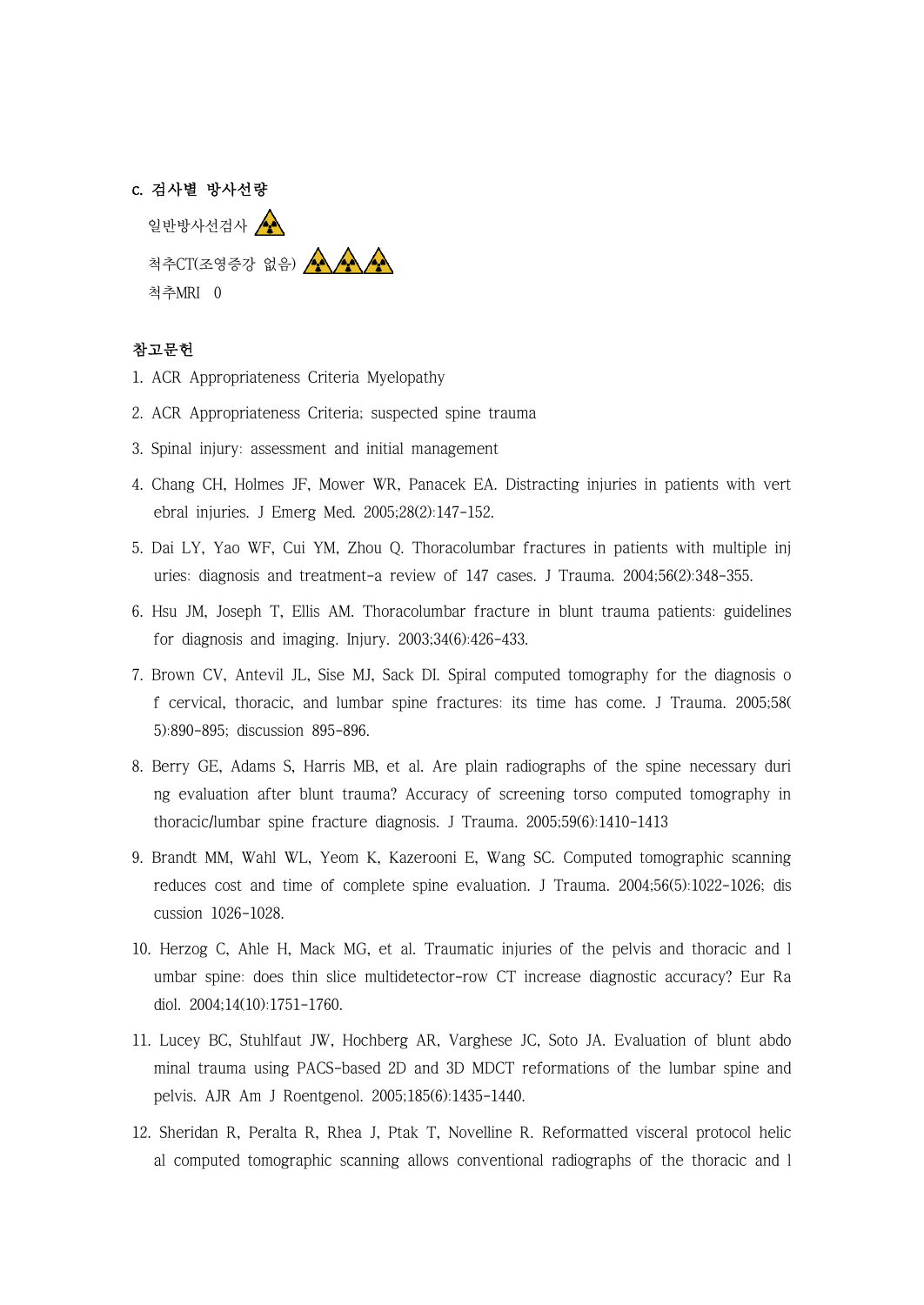umbar spine to be eliminated in the evaluation of blunt trauma patients. J Trauma. 200 3;55(4):665-669.

- 13. van Beek EJ, Been HD, Ponsen KK, Maas M. Upper thoracic spinal fractures in trauma patients - a diagnostic pitfall. Injury. 2000;31(4):219-223.
- 14. Wintermark M, Mouhsine E, Theumann N, et al. Thoracolumbar spine fractures in patie nts who have sustained severe trauma: depiction with multi-detector row CT. Radiology. 2003;227(3):681-689.
- 15. Ballock RT, Mackersie R, Abitbol JJ, Cervilla V, Resnick D, Garfin SR. Can burst fractu res be predicted from plain radiographs? Journal of Bone and Joint Surgery - Series B. 1992; 74(1):147-150.
- 16. Dai LY, Wang XY, Jiang LS, Jiang SD, Xu HZ. Plain radiography versus computed tomo graphy scans in the diagnosis and management of thoracolumbar burst fractures. Spine. 2008; 33(16):E548-E552.
- 17. Hauser CJ, Visvikis G, Hinrichs C, Eber CD, Cho K, Lavery RF et al. Prospective valid ation of computed tomographic screening of the thoracolumbar spine in trauma. Journal of Trauma. 2003; 55(2):228-5.
- 18. Karul M, Bannas P, Schoennagel BP, Hoffmann A, Wedegaertner U, Adam G et al. Fra ctures of the thoracic spine in patients with minor trauma: comparison of diagnostic acc uracy and dose of biplane radiography and MDCT. European Journal of Radiology. 2013; 82(8):1273-1277.
- 19. Campbell SE, Phillips CD, Dubovsky E, Cail WS, Omary RA. The value of CT in deter mining potential instability of simple wedge-compression fractures of the lumbar spine. American Journal of Neuroradiology. 1995; 16(7):1385-1392.
- 20. Krueger MA, Green DA, Hoyt D, Garfin SR. Overlooked spine injuries associated with l umbar transverse process fractures. Clinical Orthopaedics and Related Research. 1996;(3 27):191-195.
- 21. Wintermark M, Mouhsine E, Theumann N, Mordasini P, van Melle G, Leyvraz PF et al. Thoracolumbar spine fractures in patients who have sustained severe trauma: depiction with multi-detector row CT. Radiology. 2003; 227(3):681-689.
- 22. Rhea JT, Sheridan RL, Mullins ME, Novelline RA. Can chest and abdominal trauma CT eliminate the need for plain films of the spine? - Experience with 329 multiple trauma patients. Emergency Radiology. 2001; 8(2):99-104.
- 23. Rhee PM, Bridgeman A, Acosta JA, Kennedy S, Wang DSY, Sarveswaran J et al. Lumba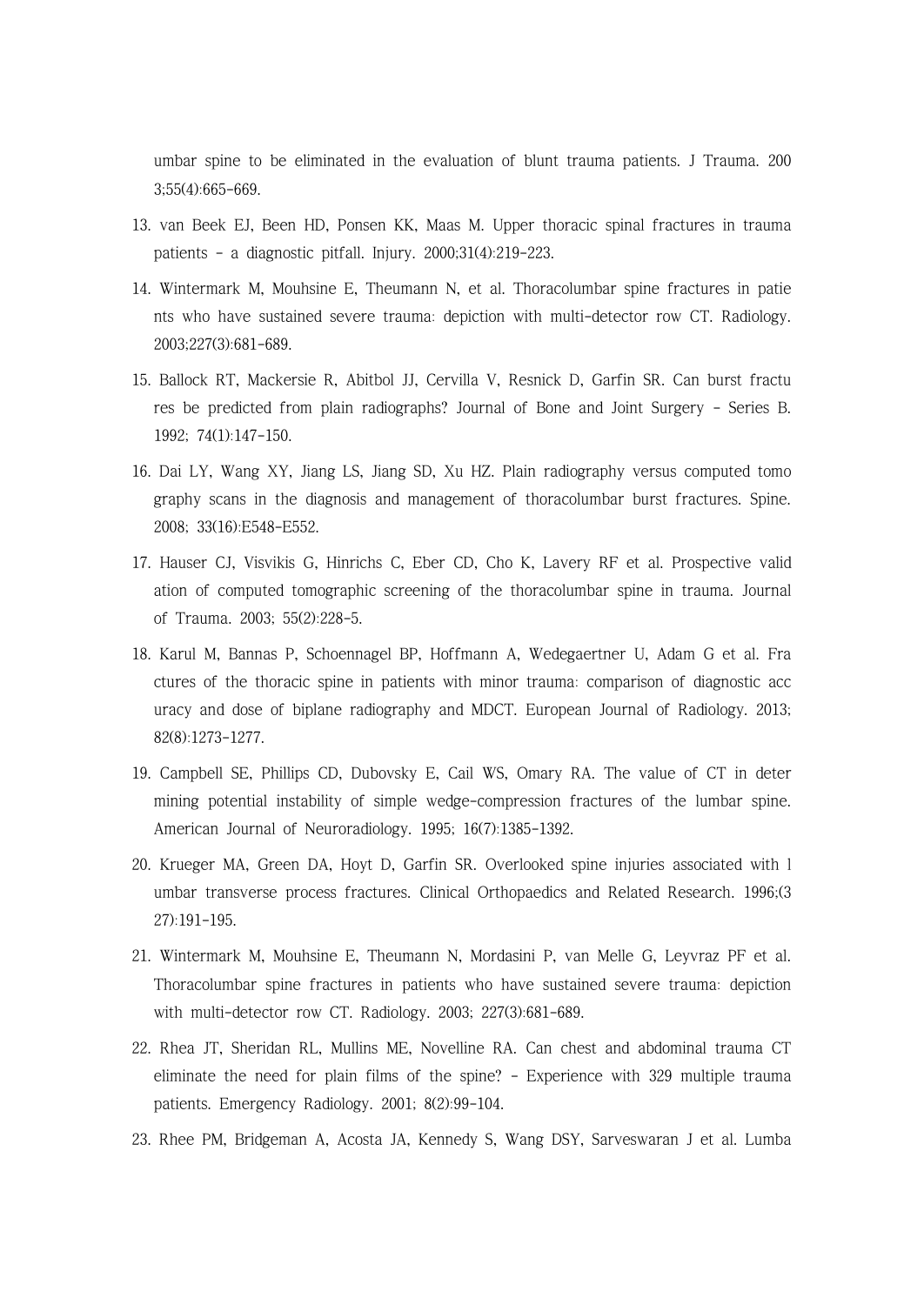r fractures in adult blunt trauma: axial and single-slice helical abdominal and pelvic co mputed tomographic scans versus portable plain films. Journal of Trauma. 2002; 53(4):66 3-667.

- 24. Gestring ML, Gracias VH, Feliciano MA, et al. Evaluation of the lower spine after blun t trauma using abdominal computed tomographic scanning supplemented with lateral sca nograms. J Trauma. 2002;53(1):9-14.
- 25. Inaba K, Munera F, McKenney M, et al. Visceral torso computed tomography for cleara nce of the thoracolumbar spine in trauma: a review of the literature. J Trauma. 2006;6 0(4):915-920.
- 26. Salim A, Sangthong B, Martin M, Brown C, Plurad D, Demetriades D. Whole body imagi ng in blunt multisystem trauma patients without obvious signs of injury: results of a pro spective study. Arch Surg. 2006;141(5):468-473; discussion 473-465.
- 27. Mancini DJ, Burchard KW, Pekala JS. Optimal thoracic and lumbar spine imaging for tr auma: are thoracic and lumbar spine reformats always indicated? J Trauma. 2010;69(1):1 19-121.
- 28. Smith MW, Reed JD, Facco R, et al. The reliability of nonreconstructed computerized t omographic scans of the abdomen and pelvis in detecting thoracolumbar spine injuries i n blunt trauma patients with altered mental status. J Bone Joint Surg Am. 2009;91(10):23 42-2349.
- 29. Daffner RH, Sciulli RL, Rodriguez A, Protetch J. Imaging for evaluation of suspected ce rvical spine trauma: a 2-year analysis. Injury. 2006;37(7):652-658.
- 30. Hogan GJ, Mirvis SE, Shanmuganathan K, Scalea TM. Exclusion of unstable cervical spi ne injury in obtunded patients with blunt trauma: is MR imaging needed when multi-det ector row CT findings are normal? Radiology. 2005;237(1):106-113.
- 31. Benzel EC, Hart BL, Ball PA, Baldwin NG, Orrison WW, Espinosa MC. Magnetic resona nce imaging for the evaluation of patients with occult cervical spine injury. J Neurosur g. 1996;85(5):824-829.
- 32. Davis SJ, Khangure MS. A review of magnetic resonance imaging in spinal trauma. Aus tralas Radiol. 1994;38(4):241-253.
- 33. O'Beirne J, Cassidy N, Raza K, Walsh M, Stack J, Murray P. Role of magnetic resonanc e imaging in the assessment of spinal injuries. Injury. 1993;24(3):149-154.
- 34. Silberstein M, Tress BM, Hennessy O. A comparison between M.R.I. and C.T. in acute s pinal trauma. Australasian Radiology. 1992; 36(3):192-197.